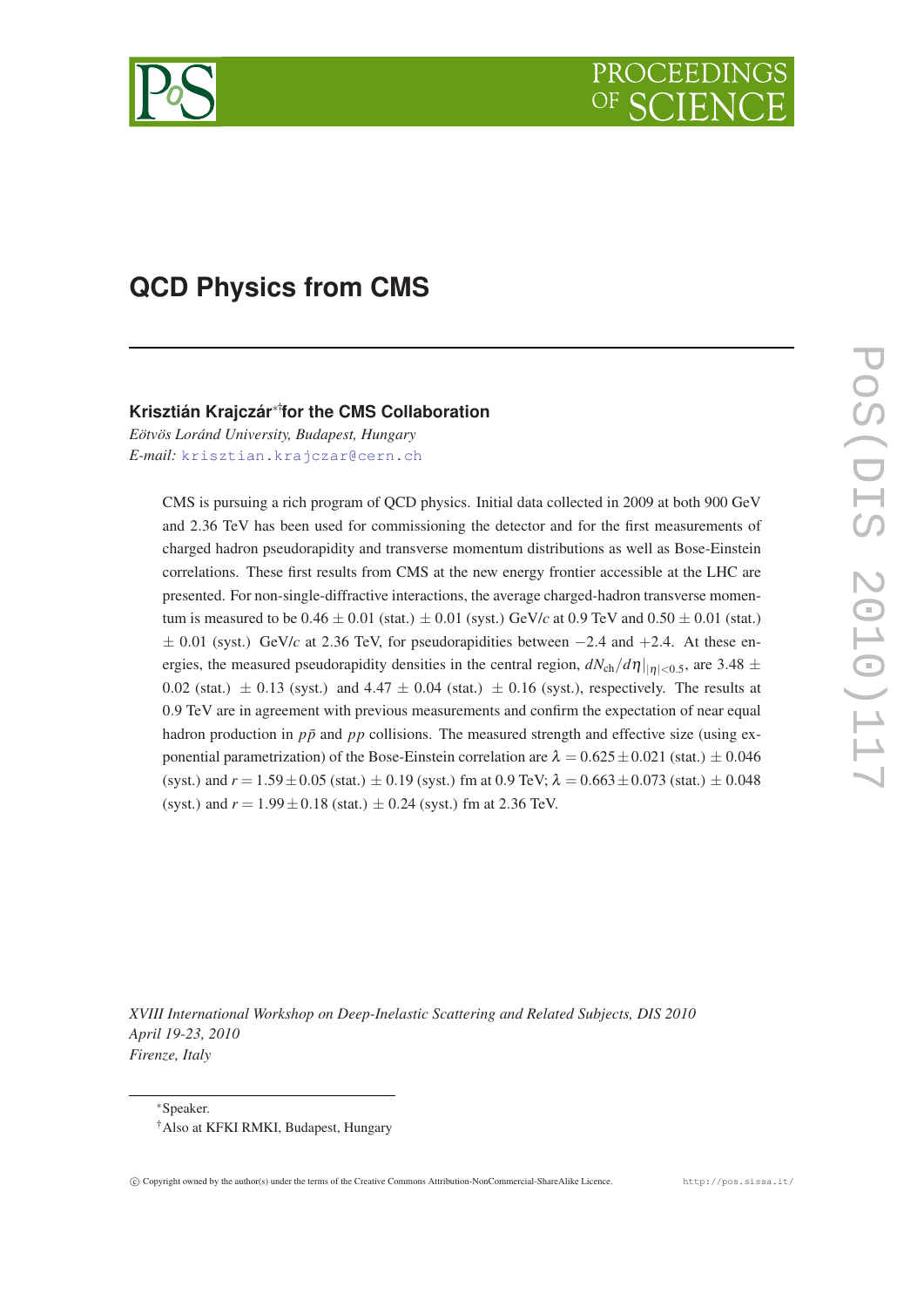### 1. The CMS Experiment

A detailed description of the Compact Muon Solenoid (CMS) experiment can be found elsewhere [\[1\]](#page-4-0). The central feature of the CMS apparatus is a superconducting solenoid, of 6 m internal diameter. The silicon pixel and strip tracker, the crystal electromagnetic calorimeter (ECAL) and the brass-scintillator hadronic calorimeter (HCAL) are located within the field. Muons are measured in gas chambers embedded in the iron return yoke. Besides the barrel and endcap detectors, CMS has extensive forward calorimetry. Mid-rapidity charged particles are tracked by three layers of silicon pixel detectors (Pixel), made of 66 million  $100 \times 150 \ \mu m^2$  pixels, followed by ten microstrip layers (SST), with strips of pitch between 80 and 180  $\mu$ m.

#### 2. Charged Hadron Spectra

The *dN*ch/*d*η distributions were obtained using three methods based on counting of (i) reconstructed clusters in the pixel barrel detector; (ii) pixel tracklets composed of pairs of clusters in different pixel barrel layers; and (iii) tracks reconstructed in the full tracker volume, combining the pixel and strip hits. The latter method is capable of reconstructing the  $dN_{ch}/dp_T$  distributions, too.

Pixel cluster counting method The pseudorapidity distribution of primary charged hadrons produced in a pp collision can be measured by counting the number of clusters they create when traversing each of the three pixel barrel layers. The cluster counting method correlates the observed pixel-cluster length in the *z* direction with the expected path length traveled by a primary particle at a given  $\eta$  value. Small clusters at large  $|\eta|$  are due to loopers, secondary particles and decay products. These clusters were efficiently removed by a cluster-length cut [[2](#page-4-0)].

Pixel-tracklet method Pixel tracklets are constructed from combinations of two pixel hits in any two pixel barrel layers. The difference in the angular positions of the two clusters with respect to the primary vertex,  $\Delta \eta$  and  $\Delta \phi$ , are calculated for each tracklet. If two tracklets share a hit, the tracklet with the larger  $\Delta \eta$  is discarded. Tracklets from primary particles display a sharp peak at  $\Delta \eta = 0$  and two peaks around  $\Delta \phi = 0$ , while the tracklets from the combinatorial background have an extended tail. The combinatorial background was rejected using a sideband method in  $\Delta \phi$  [\[2\]](#page-4-0).

Vertexing and tracking method In order to reconstruct the primary vertex, tracks consisting of triplets of pixel hits were formed. The vertex-reconstruction algorithm uses the *z* coordinate of the tracks and the corresponding estimated measurement uncertainty. It performs an agglomerative clustering by adding tracks to form group, which are then merged [[3](#page-4-0)].

Pixel and SST detectors were used to reconstruct tracks, including both barrel and end-cap layers. The applied iterative reconstruction procedure follows [[4](#page-4-0)], but was further optimized for primary-track reconstruction in minimum bias events [[2](#page-4-0)].

Results The measured invariant yields of charged hadrons are shown in the left panel of Fig. [1](#page-2-0). The average transverse momentum, calculated from the measured data points adding the low- and high- $p_T$  extrapolations from the fit, is  $\langle p_T \rangle = 0.46 \pm 0.01$  (stat.)  $\pm$  0.01 (syst.) GeV/*c* for the 0.9 TeV and  $0.50 \pm 0.01$  (stat.)  $\pm 0.01$  (syst.) GeV/*c* for the 2.36 TeV data.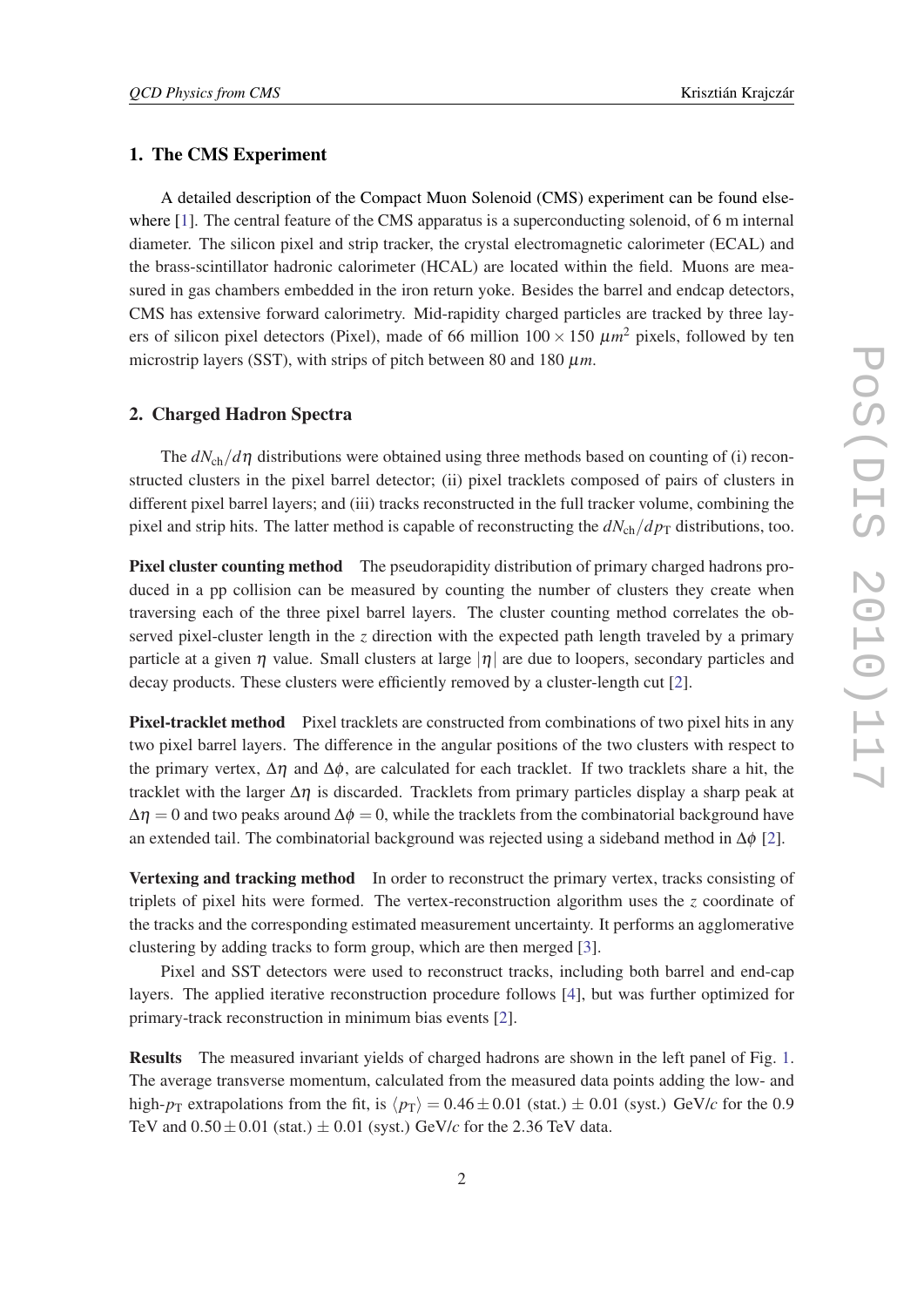<span id="page-2-0"></span>

**Figure 1:** *Left*: Measured yield of charged hadrons for  $|\eta| < 2.4$  with systematic uncertainties (symbols), fit with the Tsallis function [\[5](#page-4-0)]. *Right*: Reconstructed  $dN_{ch}/d\eta$  distributions averaged over the cluster counting, tracklet and tracking methods (circles), compared to data from previous experiments at 0.9 TeV, and the averaged result over the three methods at 2.36 TeV (open circles) (detailed references are in [[2\]](#page-4-0)). The shaded band represents systematic uncertainties of this measurement. The error bars on the UA5 and ALICE data points are statistical only.

The  $dN_{\rm ch}/d\eta$  distribution was calculated as the weighted average of the data from the three reconstruction methods. The averaged result is shown in the right panel of Fig.1. For  $|\eta| < 0.5$ , the corrected results average to  $dN_{ch}/d\eta = 3.48 \pm 0.02$  (stat.)  $\pm$  0.13 (syst.) and  $dN_{ch}/d\eta =$ 4.47  $\pm$  0.04 (stat.)  $\pm$  0.16 (syst.) for NSD events at  $\sqrt{s}$  = 0.9 and 2.36 TeV. The increase of  $(28.4 \pm 1.4 \pm 2.6)\%$  from 0.9 to 2.36 TeV is significantly larger than the 18.5% (14.5%) increase predicted by the PYTHIA 6.420 D6T tune (PHOJET 1.12-35) used in this analysis [\[6,](#page-4-0) [7\]](#page-4-0).

The collision energy dependence of the measured  $\langle p_T \rangle$  and  $dN_{ch}/d\eta|_{\eta \approx 0}$  is shown in Fig. [2](#page-3-0).

## 3. Bose-Einstein Correlations

In particle collisions, the space-time structure of the hadronization source can be studied using measurements of Bose-Einstein correlations (BEC) between pairs of identical bosons

Constructive interference affects the joint probability for the emission of a pair of identical bosons with four-momenta  $p_1$  and  $p_2$ . Experimentally, the proximity in phase space between finalstate particles is quantified by the Lorentz-invariant quantity  $Q = \sqrt{-(p_1 - p_2)^2} = \sqrt{M^2 - 4m_\pi^2}$ , where *M* is the invariant mass of the two particles, assumed to be pions with mass  $m_\pi$ . The BEC effect is observed as an enhancement at low *Q* of the ratio of the *Q* distributions for pairs of identical particles in the same event, and for pairs of particles in a reference sample that by construction is expected to include no BEC effect:  $R(Q) = (dN/dQ)/(dN_{\text{ref}}/dQ)$ , which is then fitted with the parameterization  $R(Q) = C[1 + \lambda \Omega(Qr)](1+\delta Q)$ .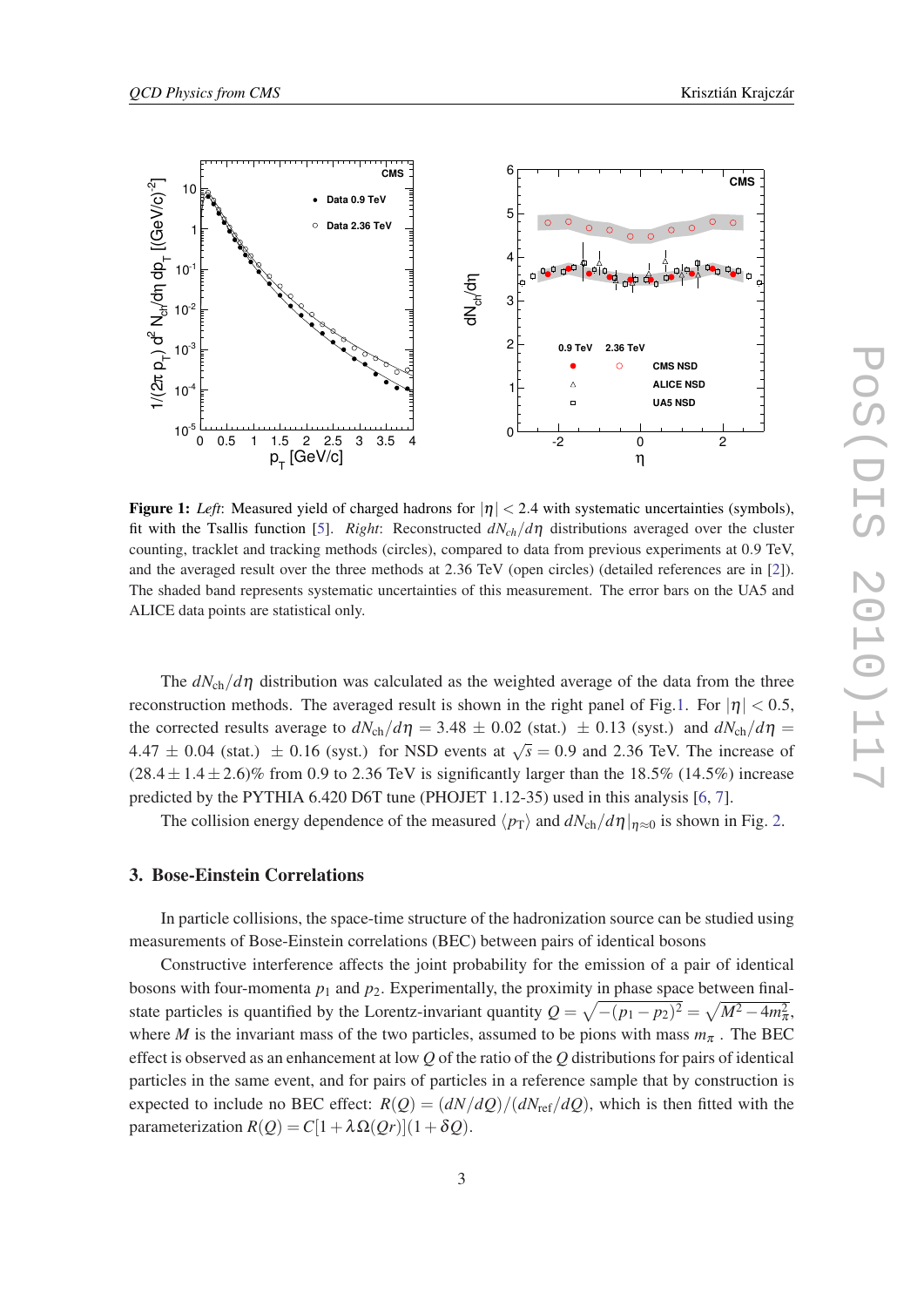<span id="page-3-0"></span>

Figure 2: *pp* and *pp* collision results as a function of centre-of-mass energy, detailed references can be found in [[2\]](#page-4-0). *Left*: Energy dependence of the average transverse momentum of charged hadrons. The CMS data points are evaluated for the range  $|\eta| < 2.4$ . The error bars on the CMS data points include systematic uncertainties. *Right*: Charged-hadron pseudorapidity density in the central region as a function of centre-ofmass energy . The error bars indicate systematic uncertainties, when available.

 $\Omega$ (*Qr*) is the Fourier transform of the spatial distribution of the emission region of bosons with overlapping wave functions, characterized by an effective size  $r$ . The parameter  $\lambda$  reflects the BEC strength for incoherent boson emission from independent sources,  $\delta$  accounts for long-range momentum correlations, and *C* is a normalization factor.

Experimental methods Different methods are designed to pair uncorrelated charged particles and to define reference samples used to extract the reference distribution in the expression of  $R(Q)$ . *Opposite-charge pairs*: this data set is a natural choice but contains resonances (η, ρ, ...) which are not present in the same-charge combinations. *Opposite-hemisphere pairs*: tracks are paired after inverting the three-momentum of one of the two particles. *Rotated particles*: particle pairs are constructed after inverting the *x* and *y* components of the three-momentum of one of the two particles. *Pairs from mixed events*: particles from different events are combined with the following methods: i) events are mixed at random; ii) events with similar charged particle multiplicity in the same  $\eta$  regions are selected; iii) events with an invariant mass of all charged particles similar to that of the signal are used to form the pairs.

As none of the definitions of the reference samples is preferable a priori, an additional, "combined" double ratio  $\mathcal{R}^{\text{comb}}$  is formed, where the data and MC distributions are obtained by summing the *Q* distributions of the seven corresponding reference samples [\[8](#page-4-0)].

**Results** The distributions of  $\mathcal{R}^{\text{comb}}$  for 0.9 and 2.[3](#page-4-0)6 TeV data are shown in the left panel of Fig.3. The data are well described with an exponential form for  $\Omega(\mathcal{O}_r)$  (solid lines), while a Gaussian form (dashed lines) does not correctly describe it.